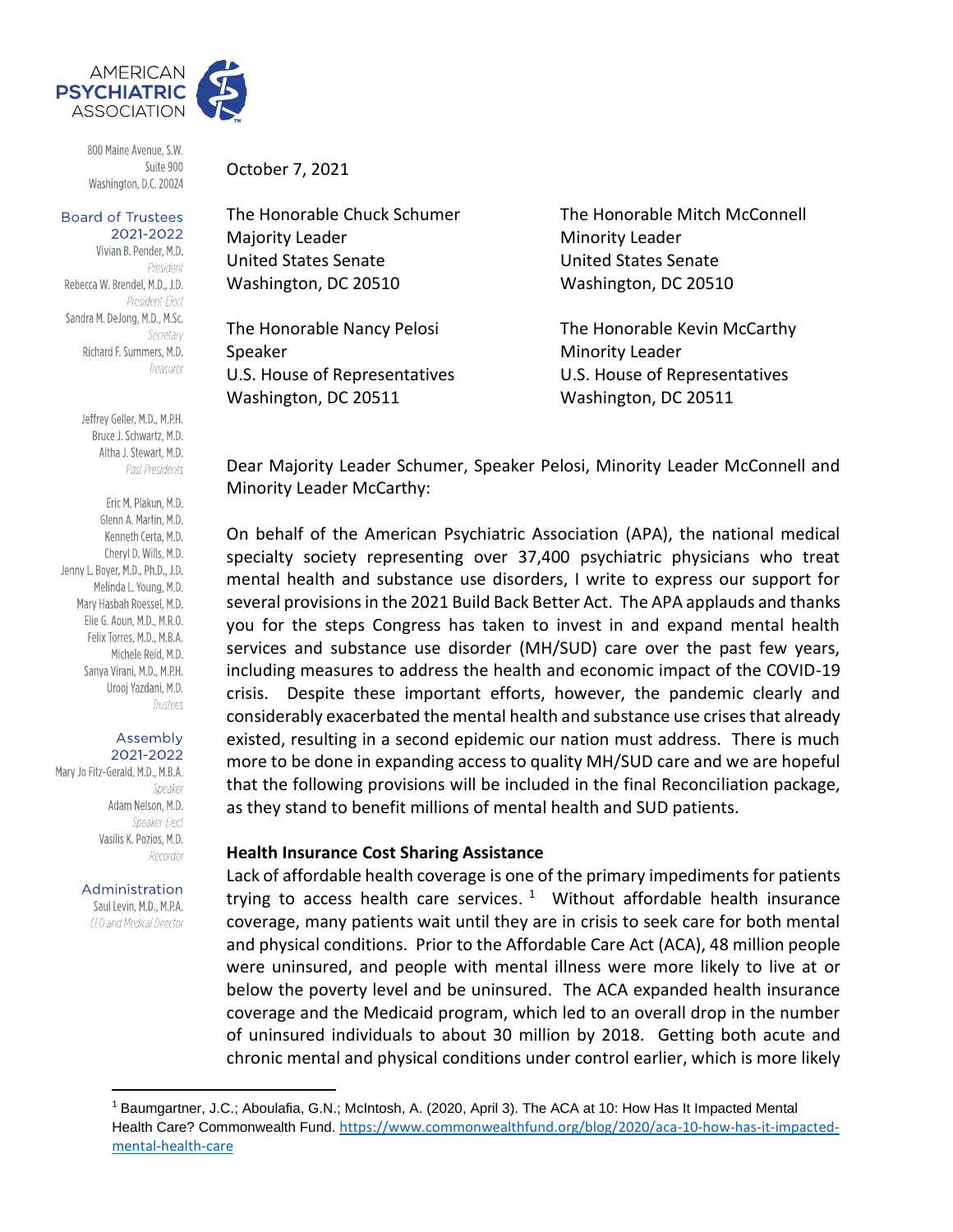when patients are covered by affordable insurance, is vital to ensuring overall patient health and producing cost savings for the health system and the economy.

# *Marketplace Cost Sharing Reduction Assistance*

The APA is pleased to support provisions in the reconciliation package that provide Affordable Care Act (ACA) Marketplace cost-sharing reduction assistance to individuals with incomes below 138 percent of the Federal Poverty Level (FPL). Assistance in paying for health insurance is crucial as we continue to strive towards the goal of healthcare coverage for all.

# *Marketplace Premium Tax Credits*

In addition, APA also supports the included provisions that expand ACA Marketplace premium tax credits to individuals with incomes below 100 percent of the FPL. Helping low-income individuals afford health insurance coverage is essential to ensure that patients can see their physicians and other practitioners regularly and don't delay care and compromise their health until they are in crisis.

# *State Reinsurance Assistance*

Finally, APA supports provisions that allocate funds to states to establish reinsurance programs or use the funds to provide financial assistance to beneficiaries to reduce out of pocket costs. Given the last few years of uncertainty in the health care marketplace and resulting rise in premiums, assistance provided to states to help lower premiums and out of pocket costs will help to ensure that individuals are able to afford their insurance plans and to keep state marketplaces stable.

# **Medicaid**

Medicaid is the single largest payor of behavioral health services. However, the need for services greatly outpaces the availability of these services. According to the Centers for Disease Control and Prevention (CDC) this demand for services has been even more pronounced during the COVID-19 crisis, as we saw emergency department visits for both suicide attempts and drug overdoses increase by 26 percent and 36 percent during the period of mid-March 2020 through October 2020 compared to the same period in 2019.

# *Close the Coverage Gap*

According to the National Survey of Drug Use and Health,<sup>2</sup> an estimated 9.8 million adults over the age of 18 had a serious mental illness, including 2.5 million adults who live below the poverty line. As such, APA supports provisions that close the Medicaid coverage gap by establishing a federal Medicaid program for individuals residing in non-Medicaid expansion states beginning in 2025. This provision allows individuals who reside in states that refused to expand their Medicaid programs to access Medicaid coverage through federal pathways.

<sup>2</sup> Substance Abuse and Mental Health Services Administration; *Serious Mental Illness Among Adults Below the Poverty Line*. 2016 Nov. 15. Available from:

[https://www.samhsa.gov/data/sites/default/files/report\\_2720/Spotlight-2720.html](https://www.samhsa.gov/data/sites/default/files/report_2720/Spotlight-2720.html)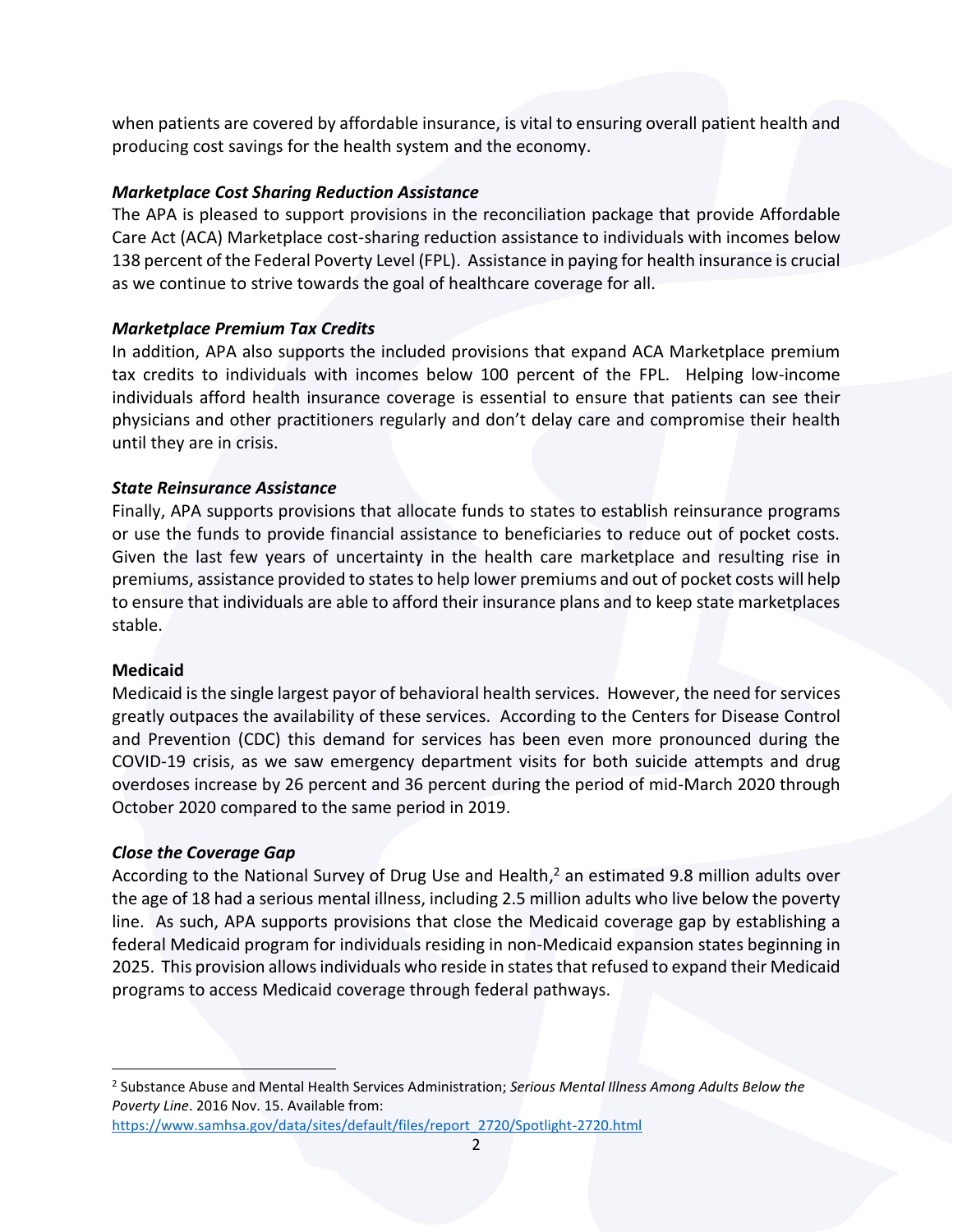## *FMAP Increase*

In addition, APA supports providing states with a permanent seven percent federal medical assistance percentage (FMAP) increase if the state implements programs to improve and strengthen home and community-based services. These provisions also provide an enhanced FMAP to cover over eighty percent of the administrative cost of expanding home and communitybased services, which can be quite important for those with MH/SUD. Enhanced FMAP assistance for states helps ensure that Medicaid beneficiaries can receive the health care services they need.

## *Medicaid Post-Partum Coverage*

Psychiatric issues during pregnancy and after delivery are some of the most difficult obstacles facing new mothers after they return home from the hospital with their newborns. New mothers are at high risk for postpartum psychiatric illnesses with the most concerning being postpartum manic, depressive, and mixed episodes with psychotic features and psychoses not otherwise specified. It is for these reasons that APA is pleased to support reconciliation provisions that require states to provide full Medicaid benefits to pregnant and post-partum individuals. In addition, we support provisions requiring state Medicaid programs to provide a year of continuous eligibility for children enrolled in Medicaid, and provisions requiring the permanent extension of the express lane eligibility option for children covered by Medicaid.

## *Medicaid Re-Entry*

Medicaid coverage for individuals recently released from incarceration is vital to reducing recidivism, minimizing overdose risk and ensuring that these individuals have their health care needs covered as they re-enter the community. As such, APA supports provisions that require state Medicaid programs to cover incarcerated individuals thirty days prior to their release from detention.

## **Children's Health Insurance Program**

As with the adult population, access to timely health services is closely tied to affordable health coverage. When children are covered by health insurance, they are more likely to receive regular medical and behavioral healthcare. The Children's Health Insurance Program (CHIP) covers 9.6 million children through both state Medicaid and separate CHIP Programs. CHIP covers routine checkups, immunizations, doctor visits, prescriptions, dental and vision care, inpatient and outpatient hospital care, laboratory tests and x-ray services and emergency services. The program is jointly funded by the federal government and states, and uncertainty every few years about the program's reauthorization by Congress often causes difficulty for states. As such, APA is pleased to see a permanent authorization of funding for CHIP included in the reconciliation package. In addition, APA supports provisions allowing states the option to increase and expand CHIP income eligibility levels above the existing statutory ceiling. Lastly, the APA is pleased to see provisions in the reconciliation package that extend 12 months of continuous CHIP coverage to pregnant women, post-partum women, and children.

## **Expanding the Medical Workforce**

The increased need for MH/SUD services has highlighted the significant workforce shortage, especially for patients of color and others who have been historically underserved, marginalized,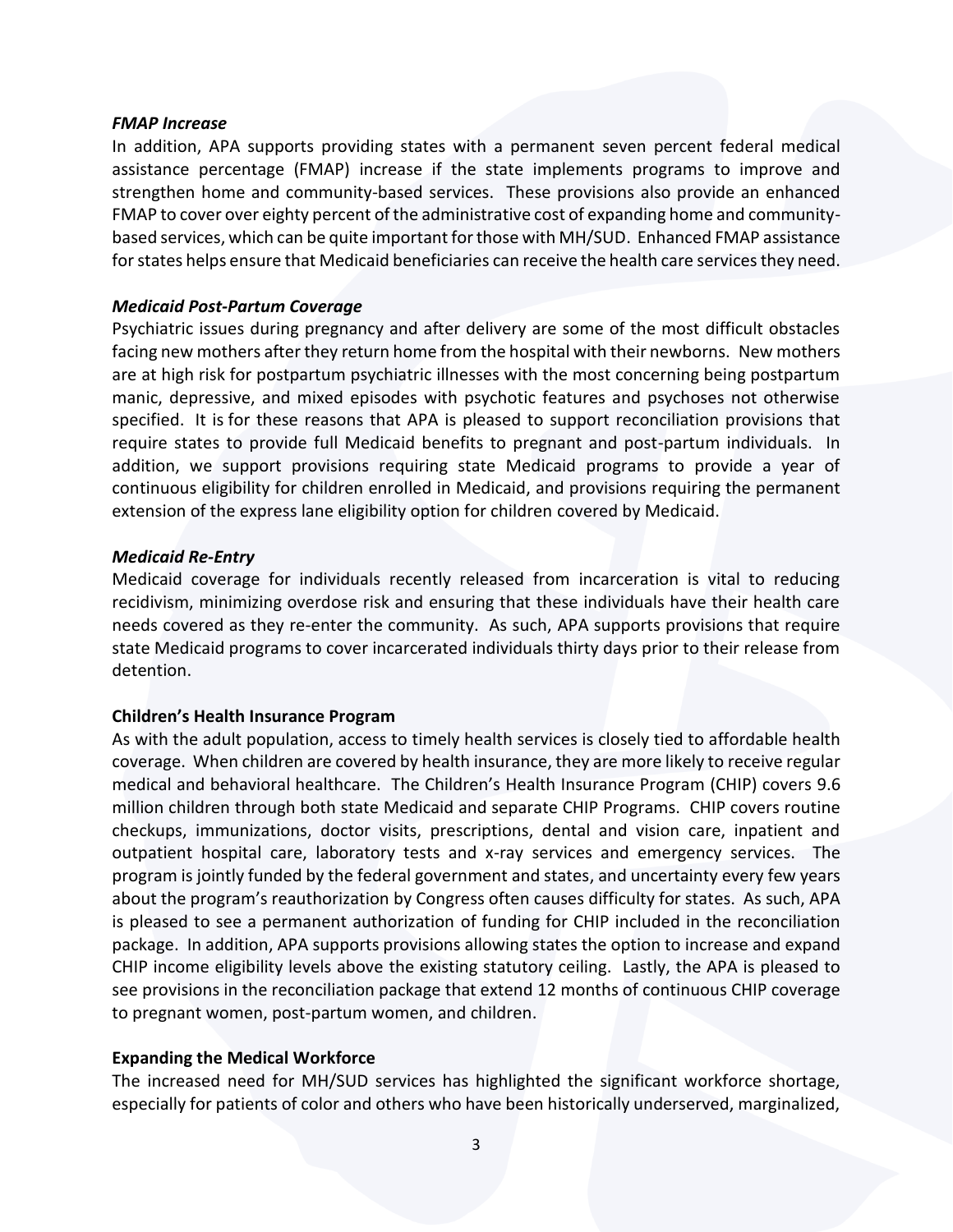and adversely affected by persistent poverty and inequality. To expand patient access to MH/SUD treatment, these workforce shortages must be addressed across the continuum of care. APA is pleased to see that the reconciliation package invests heavily in the training and expansion of our medical workforce, including underserved populations.

## *Pathway to Practice Training Program*

Medical students of color and those from rural areas are more likely to practice in the communities they are from, but in many of these places there are limited pathways to enter the medical profession. APA is thus encouraged by the proposed establishment of the Rural and Underserved Pathway to Practice Training Program for Post-Baccalaureate and Medical Students. By utilizing scholarships and other financial resources to incentivize those from rural and underserved communities to both pursue medical careers and subsequently practice in shortage areas, this program will help to diversify the physician pipeline and promote greater access to culturally competent care.

# *Cultural Competency Resident Training*

With increasing diversity in the U.S. population and continued evidence of health and health care disparities, it is critically important that our health care workforce be educated on how demographics and cultural factors influence health, health care delivery, and health behaviors. With that in mind, APA is fully supportive of efforts to fund 1,000 additional physician residency training positions for hospitals that commit to training physicians with additional requirements, such as increased mentorship, structural and cultural competency training, and training in the community.

# *Medical School Construction in Underserved Communities*

To help ensure a more robust physician workforce, APA supports proposed funding to augment existing health care training infrastructure and medical school construction. APA likewise applauds the focus of these efforts on establishing and expanding such institutions within communities that lack access to quality health care, to help encourage the recruitment, enrollment, and retention of students from disadvantaged backgrounds.

# *Graduate Medical Education (GME) Teaching Health Centers*

Residency plays a crucial role in preparing physicians to meet the increased demands of a growing, diversifying, and aging population. Fostering a physician workforce able to meet our nation's future health care needs therefore requires an adequate investment in graduate medical education (GME). Accordingly, the APA is fully supportive of proposed new funding for grants and payments to teaching health centers that operate GME residency programs. However, funding should be allocated to those specialties of greatest need and those that meet their cap each year. Funding these vital institutions will help to address persistent physician shortages within psychiatry, and all specialties, by promoting the training of a robust and qualified physician workforce.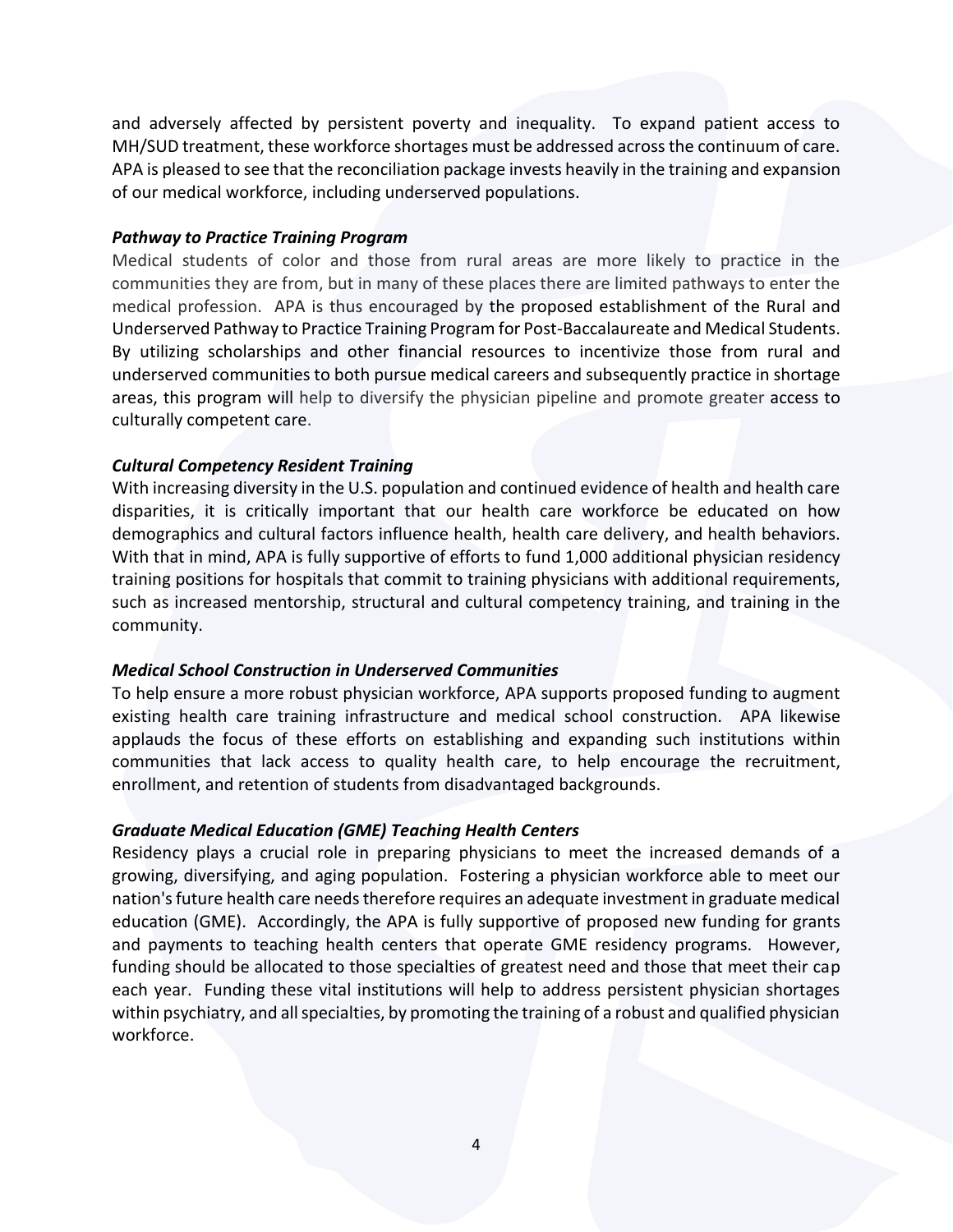## *Teaching Health Center & Behavioral Health Care Center Grants*

The public health and economic fallout from the COVID-19 pandemic will undoubtably amplify the demand for mental health and substance use disorder treatment in the coming years. To help better streamline access to critical behavioral health and substance use services, APA supports proposed grant funding included in the reconciliation package that would be awarded to qualified teaching and behavioral health care centers, including both substance abuse and mental health care facilities.

## *Residency Positions at Veterans Administration (VA) Medical Facilities*

The Veterans Administration (VA) is the second-largest federal payor for medical training and given the current and expected shortage of qualified health care professionals, APA supports provisions in the reconciliation package that include the proposed increase of up to 700 residency positions at VA medical facilities over seven years. Training health care professionals is part of the VA's statutory mission, and these much-needed training positions will help to promote greater access to care within the VA's health system and will bolster our broader health care infrastructure.

## **Health Equity**

The disproportionate impact of the COVID-19 pandemic on racial and ethnic communities and vulnerable populations has highlighted the necessity of addressing health inequities. Social determinants of health are among the most significant contributors to negative health outcomes and overall health inequity. The APA established a Presidential Task Force of Social Determinants of Mental Health and is encouraged to see that the House sought to address these disparities by prioritizing policies and funding programs to advance access to evidence based and culturally competent care.

# *Minority Fellowship Program*

The APA is encouraged to see additional funding for the Minority Fellowship Program (MFP) included in the reconciliation package. For almost 50 years, the MFP has helped facilitate the entry of more racial and ethnic minority medical students and residents into mental health and/or substance use careers, and helped increase the number of health care professionals trained to teach, administer, and provide culturally competent mental health and substance use disorder services within underserved, minority communities. This additional funding for the MFP will promote greater mental health equity by fostering the growth of the culturally competent minority practitioner pipeline to treat patients with mental health and substance use disorder conditions.

# *Reducing Discrimination and Bias*

Studies show that patients report higher satisfaction and form stronger relationships with culturally competent practitioners. As such, the APA enthusiastically supports the inclusion of funding for grants to develop, disseminate, review, research, and evaluate training for health professionals who interact with patients to reduce discrimination and bias in the provision of health care.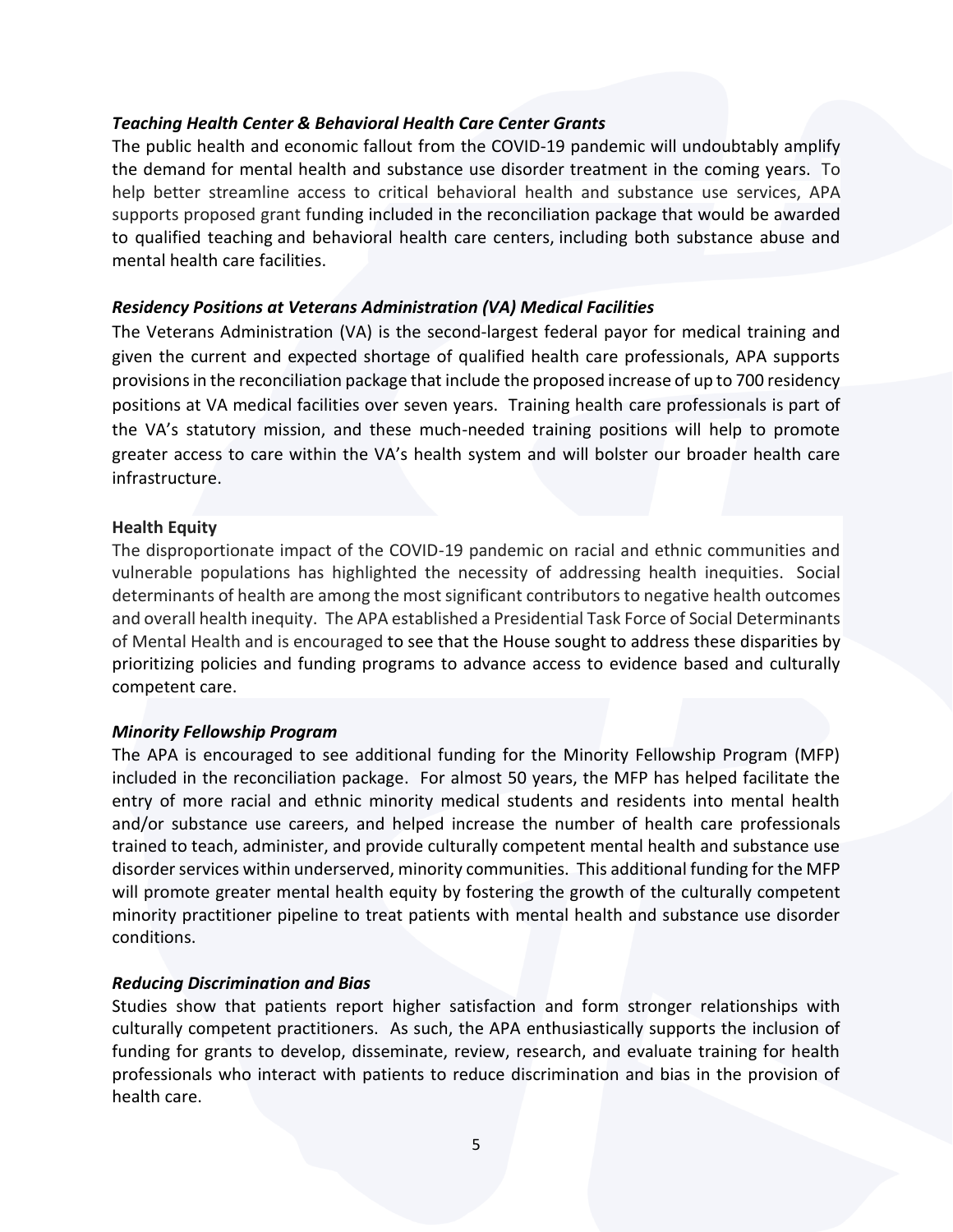#### *Maternal Mental Health Grants*

Many women struggle with their mental health as they transition to motherhood. Mental health disorders such as depression, anxiety, or obsessive-compulsive disorder may surface during or after pregnancy. Additionally, birth-related post-traumatic stress disorder or postpartum psychosis can present following childbirth. Unfortunately, women of color experience a disproportionate burden of these disorders, in part due to ongoing racial disparities in care. To help address these inequities, the APA thus supports proposed funding that would create grants to address maternal mental health conditions and substance use disorders with respect to pregnant, lactating, and postpartum individuals.

#### *Mental Health Parity*

The Mental Health Parity and Addiction Equity Act (Federal parity law) requires that insurance coverage for mental health and substance use disorder services be no more restrictive than coverage for other medical care. However, many health plans are not in compliance with the requirements of the law despite it having passed over than ten years ago. Achieving full compliance with the parity law's requirements is essential given the need to access and maintain coverage for mental health and substance use services, especially with the increase in deaths from drug overdoses and suicides during the COVID-19 pandemic. As a follow-up to last year's amendments which strengthened the Federal parity law and were included in the December 2020 Consolidated Appropriations Act, APA supports the provisions levying civil monetary penalties on health plans, issuers and third-party administrators found to be in violation of parity law requirements.

#### **Suicide Lifeline Funding**

According to the CDC, suicide is the tenth leading cause of death in the United States accounting for 47,511 deaths in 2019 alone. We know that the COVID-19 pandemic has exacerbated mental health conditions, along with feelings of anxiety, depression, and hopelessness. These are the types of mental health conditions that, if not appropriately managed, can lead to suicide. APA is pleased to see the inclusion of \$75 million in funding for the National Suicide Prevention Lifeline programs. This funding will help expand Lifeline programs to provide more resources and support to individuals in crisis as the Lifeline transitions to the new 9-8-8 number during the summer of 2022.

## **Environmental and Climate Justice Block Grants**

Given our long-standing policy on mental health and climate change, APA is pleased to support the inclusion of \$5 billion in the reconciliation package for investments in community-led projects in disadvantaged communities. We support the use of this funding to build community capacitybuilding centers to address the disproportionate negative environmental and public health outcomes related to pollution and climate change. APA's Mental Health and Climate Change [policy](https://www.psychiatry.org/File%20Library/About-APA/Organization-Documents-Policies/Policies/Position-2017-Mental-Health-Climate-Change.pdf) not only recognizes that climate change poses a threat to public health, but commits the organization to support and collaborate with patients, communities, and other healthcare organizations engaged in efforts to mitigate the adverse health and mental health effects of climate change.